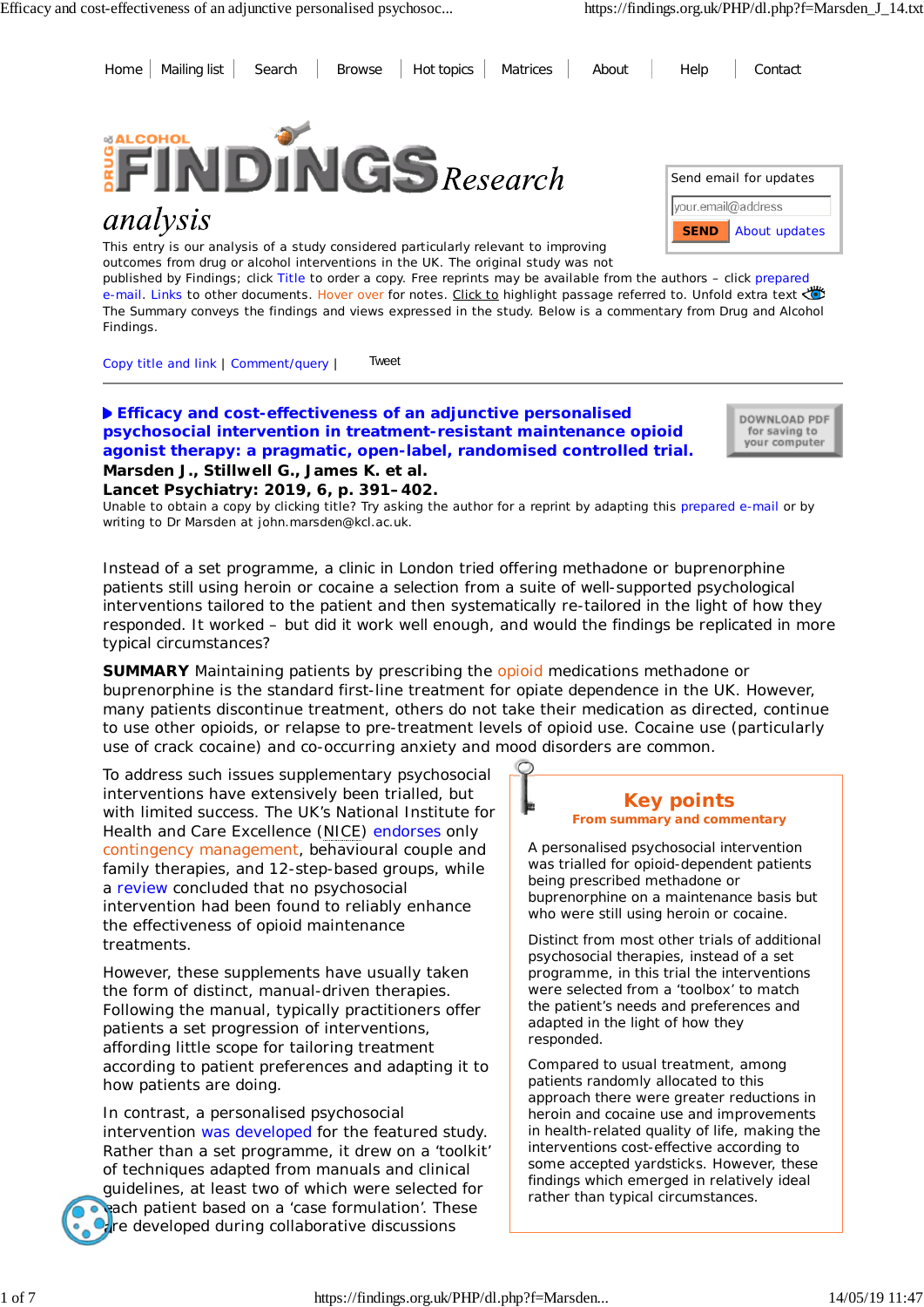which formulate a working hypothesis of how a disorder is being maintained, focusing on cognitive, emotional, and interpersonal factors. These discussions are usually supplemented by information gathered from standard assessment scales and clinical case conferences. As treatment progresses, patients and therapists review progress, updating the formulation and adapting therapeutic components as required. The featured study was the first to trial such a strategy – common in mental health – in the context of opioid maintenance treatment, specifically to help improve outcomes for patients not responding as well as intended to treatment.

The site of the study was a specialist, publicly funded and provided community addictions service in London. Researchers screened patients to find adults seeking to continue the opioid maintenance they had been in for at least six weeks, who met criteria for opioid or cocaine dependence over the past 12 months, and who were classified as 'non-responders' on the basis of interviews and urine tests revealing opioid or cocaine use in the past 28 days, indicating that the current treatment had failed to entirely suppress these forms of illegal drug use. The question asked by the study was whether for these patients – the bulk of patients in opioid maintenance in the UK – a personalised psychosocial intervention added to usual treatment would prove more effective than usual treatment alone. Primarily this was assessed by the proportion shown by interviews and urine tests not to have used heroin or cocaine over the final four weeks of the 18–20 week trial and therefore to have now become 'responders' to treatment. Missed tests were counted as indicative of heroin and cocaine use. Also assessed was how much overall (ie, not just in treatment costs, but in costs to society as a whole including crime) these gains cost, and whether improvements in the patients' quality of life were gained at below the cost considered by NICE to be a cost-effective use of resources.

Patients who agreed to join the study were randomly assigned to treatment as usual or this plus a personalised psychosocial intervention. They and their clinicians and research staff knew who had been allocated to which. Patients assigned to the intervention were first assessed by a clinical psychologist and an assistant psychologist to agree a case formulation and intervention plan. The extensive measures of psychological health made by the researchers for the purpose of the study were fed into the assessment. Weekly case conferences reviewed the treatment plans.

Intended to be delivered over 12 weeks, the interventions in the 'toolkit' were psychological techniques to facilitate behaviour change:

• all patients were encouraged to select a contingency management programme offering shopping vouchers for either good attendance, recovery activities, or abstinence from drug use;

• additionally, also available were cognitive-behavioural techniques to help cope with craving and modify disorder-maintaining beliefs or to help alleviate depression; or

- 12-step based therapies to promote attendance at self-help groups; or
- methods to engage partners and families in the treatments.

In a motivational interviewing style, the interventions were usually delivered weekly by assistant psychologists who received fortnightly individual clinical supervision and weekly group supervision. The 'usual' psychosocial support to which these interventions were added consisted of fortnightly, half-hour individual appointments with a keyworker for drug counselling.

Of the 348 patients screened for the study between 2013 and 2015, 273 joined and the results for 270 were analysed, 135 each assigned to the different treatments. Over 90% had used non-prescribed opioids in the past four weeks and over 80% crack cocaine. Typically they had been in treatment for six months (two-thirds on methadone) and were unemployed men in their late 30s or 40s assessed as dependent on both opioids and cocaine. The intended end of the trial was 18 weeks after allocation to the treatments (though another two weeks were allowed if needed), when over 9 in 10 of the patients who joined the study were still in treatment.

## **Main findings**

About 6 in 10 of the participants allocated to the psychosocial interventions attended over a third of the scheduled sessions. On average they attended about five of the 12 scheduled sessions and about nine keyworker appointments, while usual-treatment patients attended 7.5 appointments. Overall retention in treatment did not significantly differ.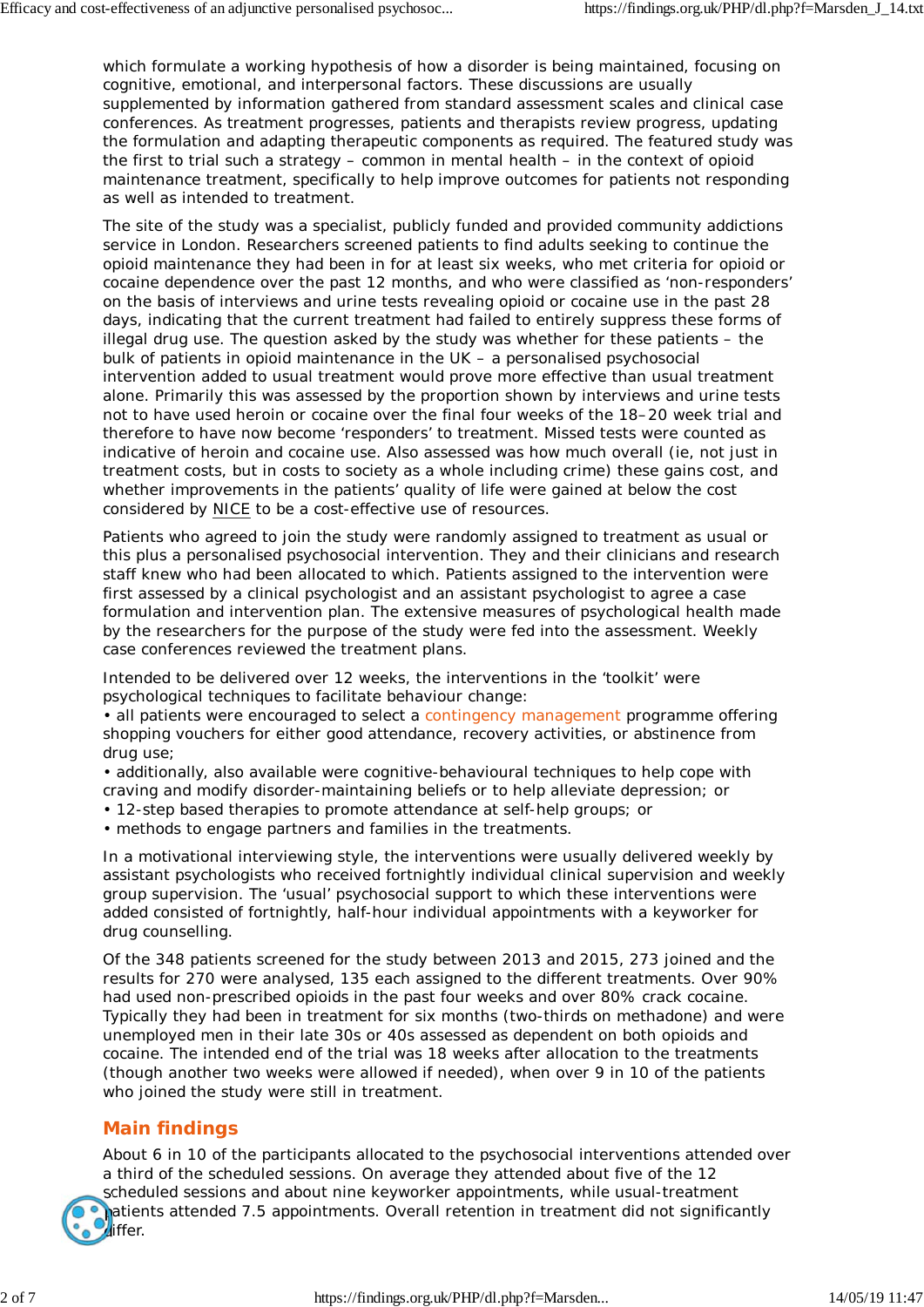In the final four weeks of the trial, 16% of those allocated to the psychosocial interventions were classified as 'treatment responders' (no cocaine or heroin use in past four weeks) compared to just 7% of usual-treatment patients, a statistically significant difference. Research interviews indicated that during these four weeks, psychosocial intervention patients spent significantly more days free of opioids (73% v. 57%) and also of crack cocaine (79% v. 67%); both sets of patients had only very rarely used powder cocaine. During the same period, work and social adjustment scores were significantly better in the psychosocial intervention group, though cognitive function and symptoms of depression or anxiety were about the same.

Despite the extra costs associated with the interventions (on average just over £500), patients allocated to the psychosocial interventions imposed a slightly (but not significantly) lower total cost on society, largely due to substantial but not significantly lower average costs associated with the crimes they admitted to having committed during the follow-up period. Use of health and social care services was broadly similar between the groups, though the psychosocial intervention group spent more nights in hospital. Their interview responses also indicated that compared to usual-treatment patients, those allocated to the psychosocial interventions experienced significantly better health-related quality of life once missing scores had been estimated.

Across many simulations varying the figures, on the basis of total social costs, even societies willing to pay very little for an improved response to treatment would generally find the psychosocial interventions more cost-effective than usual treatment. Generally too, the psychosocial interventions would gain qualityadjusted years of life at a cost per year below that considered by NICE to be a cost-effective use of resources. However, this was not consistently the case when instead of total costs including those associated with crime, costs were narrowed down to those imposed on publicly funded health or personal social services, the perspective recommended by NICE. Then usually the psychosocial interventions would not gain an extra quality-adjusted year below a cost-effectiveness threshold of £20,000 per year, and would be only slightly more likely to be cost-effective than usual treatment if the threshold was moved up to £30,000.

## **The authors' conclusions**

Compared to typical treatment, at a routine NHS clinic with patients sifted through minimal exclusion criteria, a team approach with supervised psychology assistants delivering psychosocial interventions tailored to the individual was found both effective and cost-effective at reducing illegal drug use among patients not responding fully to treatment, and a good investment for improving health-related quality of life. While it may not be advisable to offer standardised psychosocial interventions across the board, offering more personalised interventions to patients not responding as desired to treatment seems a more fruitful strategy. That patients can be motivated to engage in a psychosocial intervention was reflected in the proportion (59%) who attended at least a third of the sessions.

Practice implications are that clinicians providing opioid maintenance treatment should assess their patients' response early once the maintenance dose has been achieved. If therapy is not providing clinical benefit, even a basic case formulation will help shed light on why and point to an intervention. Much is also probably to be gained by supplementing usual assessments with standard clinical interview schedules and questionnaires, which provide actionable information and inform the process of selecting change methods. Clinicians should bear in mind that patients' personal preferences are key. Having a 'toolbox' of psychological methods for promoting change gives flexibility and the ability to adapt treatment according to assessments and patients' responses.

**FINDINGS COMMENTARY** Adding to an evidence base which only patchily supports intensifying psychosocial support in methadone and allied maintenance programmes, the study suggests that it was not the general thesis that was mistaken, but its implementation in the form of inflexible programmes insufficiently  $\bullet$ tailored to patients' preferences and needs. Take steps to gather the required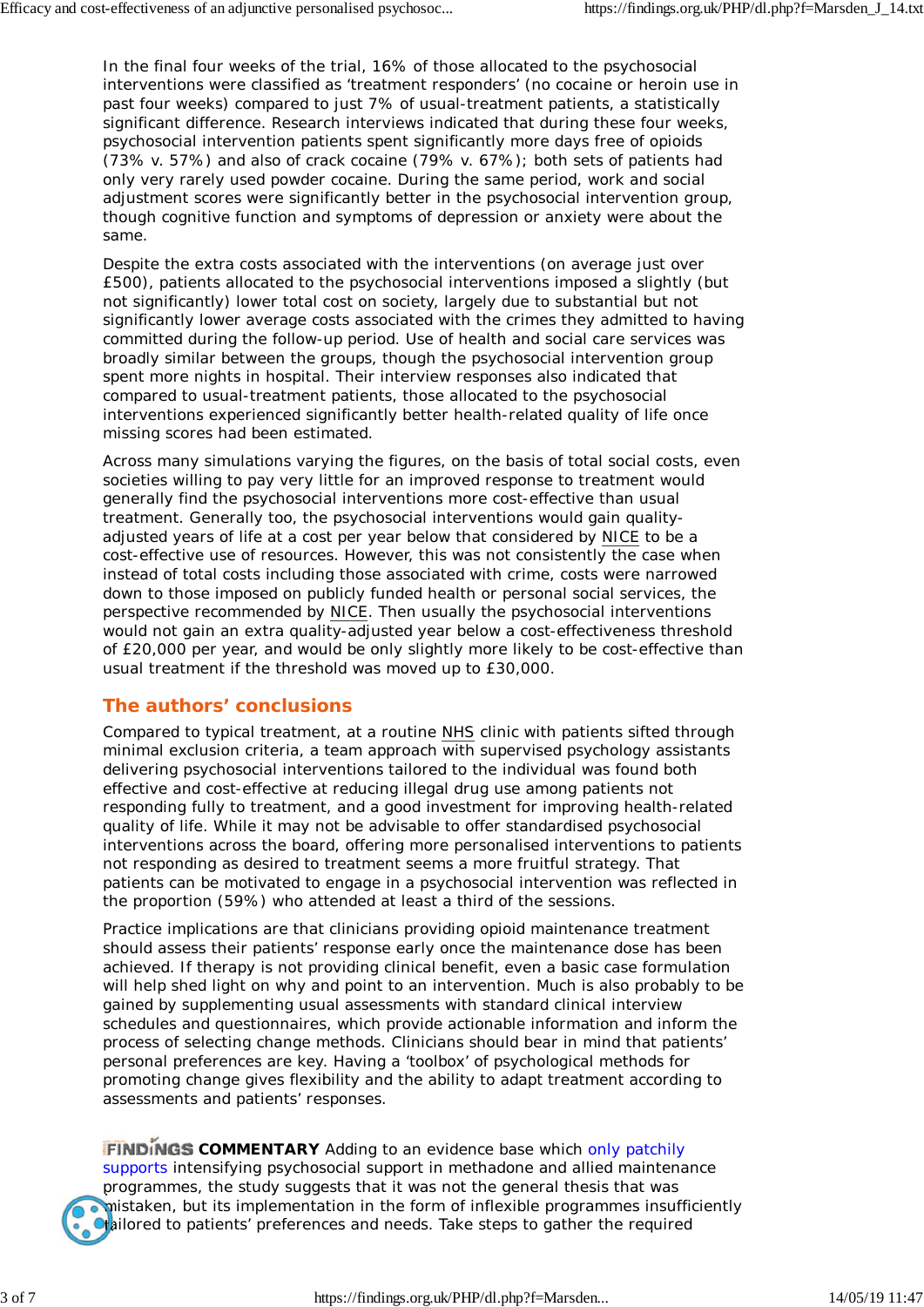information from the patient on their psychological profile, preferences and needs, use this to formulate an understanding of their drug use, develop hypotheses about changing behaviour to be tested using evidence-based practices, keep adapting as necessary, and the desired improvements emerge – a strategy in line with current thinking on psychotherapy in general.

The study seems to take us a step further along the road away from a usually inconclusive horse-race competition between 'brand name' therapies, towards identifying which mix of a variety of psychosocial active ingredients (the 'toolbox') work best for which patients (1 2). There is, however, another possible interpretation of what drove the outcome improvements. All the patients were encouraged to opt for a variety of contingency management programme, rewarding them with shopping vouchers for engagement or abstinence. Instead of the right therapeutic mix, it could be that the findings primarily represent the well-known effects of these programmes. If that was the case, any gains might well have been found to have evaporated had the trial continued beyond the time when the rewards were on offer, a typical finding in longer term evaluations of contingency management programmes.

Other suggestions from the study are that for the sake of economy – and perhaps also to avoid upsetting a stable apple cart – this extra effort can be restricted to patients not already doing well with more basic care, and that a collaborative approach affording patients a degree of control over the interventions leads to acceptable levels of engagement. These are important implications from a groundbreaking study which seems to point one way towards to a more recovery-oriented opioid maintenance system, in line both with national policy and clinical opinion.

Though in the featured study the interventions and the system to guide and adapt them were structured and may to many drug workers have been unfamiliar, the researchers' practice recommendations were more modest and manageable. Effectively they amounted to advice that clinicians keep tabs on how their patients are doing, try to find out why some are not doing as well as desired, and then adapt treatment to these assessments bearing in mind the patient's preferences. It might be thought that any service which fails to do this is not just failing to provide optimal care, but failing even to provide what in any medical sector would be considered minimally acceptable care. Additional and apparently more optional recommendations are that the assessments use standard clinical interviews or questionnaires or other validated methods, and that the adaptations to treatment be selected from a toolbox of validated psychological change methods.

Delivered in the study by assistant psychologists rather than qualified clinical psychologists, an attractive aspect to the toolbox approach is that the constituent skills could readily be disseminated (through training, monitoring, supervision, ongoing evaluation) across different professional groups, especially keyworkers, the backbone of addictions support and treatment, embedded within the familiar motivational interviewing counselling style. While the therapy is actually happening, the study offers ways to assess its quality and whether it needs adapting, including a very brief scale recording the patient's rating of their therapeutic alliance with the therapist.

Despite this potential, the modesty of the practice recommendations may be a recognition of the current low capacity of opioid maintenance programmes in the UK to systematically implement psychosocial therapies even of a more basic kind than trialled in the study. Among a UK-wide sample of patients prescribed medications for opioid dependence in 2011, 40% said they were not even receiving keyworking or group work. The study's findings offer encouragement for services to try to improve on this and for commissioners to fund these attempts, but these findings emerged from a trial conducted with greater resources and expertise and perhaps too conducted in a more promising clinical setting than typically available. They show what *can* be **achieved by this extra effort, not what** *will* **be in more typical circumstances. E**ven then, the extra gains in patient welfare may be considered too modest to warrant the expenditure. These issues are explored further below.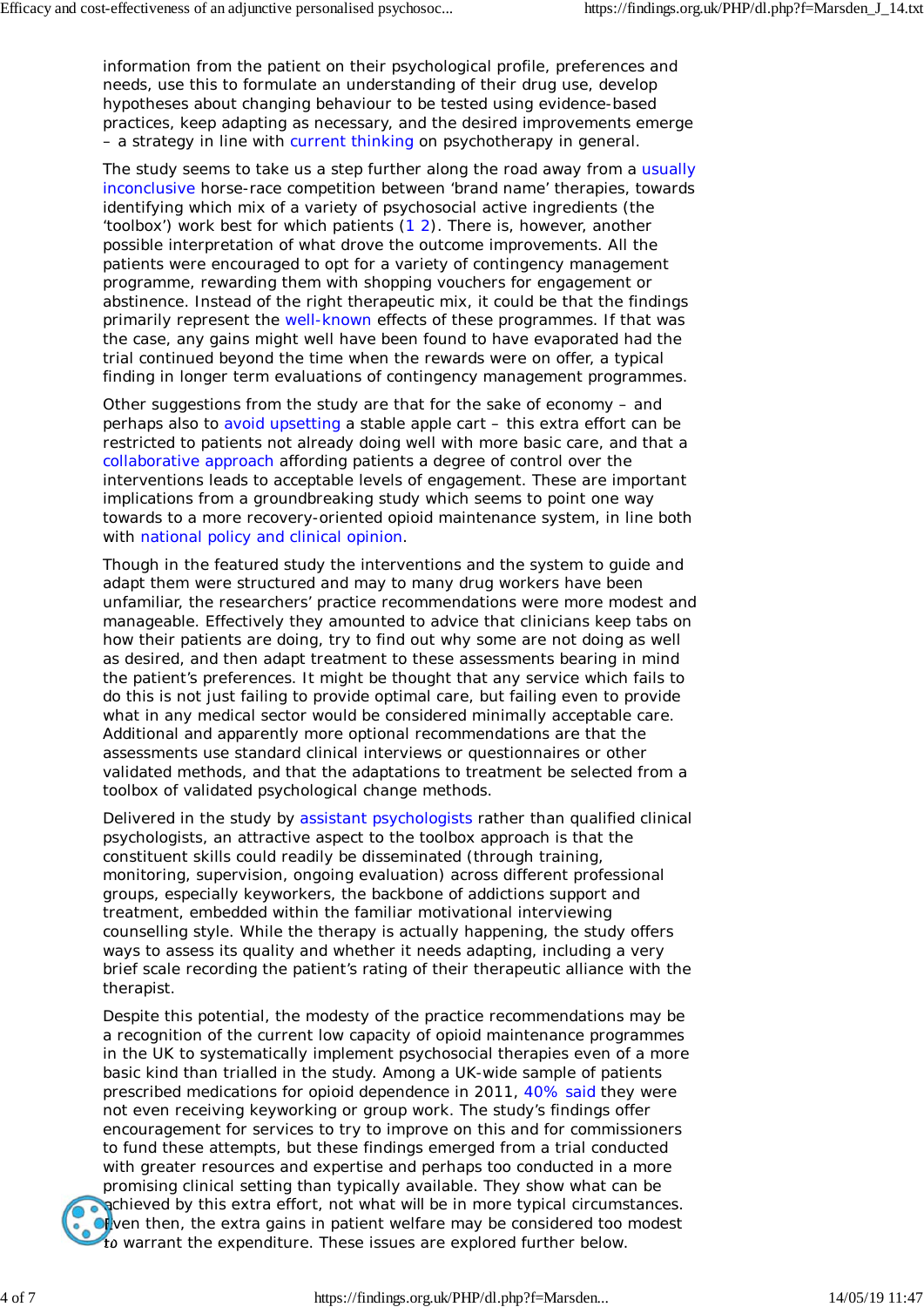## **Is it a** *good enough* **investment?**

Selecting patients who have used non-prescribed opioids or cocaine in the past 28 days would exclude only a minority, even of those already in treatment for six months. On this basis, the treatments trialled in the study requiring trained staff would be offered to most patients, transforming medication-based treatments into ones substantially based on psychosocial therapies. Despite the cost-effectiveness findings, there must be considerable doubt over whether such an investment is likely in the foreseeable future.

When as recommended by NICE, the focus is narrowed to costs borne by the health and personal social services sectors which would provide the therapies, the featured study did not show they would be considered a good investment in terms of the standard yardstick of improving and extending life for the patients. (Though this was narrowly assessed in health terms, not other quality-of-life components which might have been more responsive to psychological therapy such as loneliness, intimacy, interpersonal or family conflict, social support, and communication.) Only when wider social costs – especially those associated with crime – were included did supplementing opioid maintenance with personalised psychosocial interventions meet criteria for a cost-effective use of resources. The costs of crime which yielded this result are likely to have been related to acquisitive crimes committed to be able to purchase heroin or crack cocaine. Since use of these drugs was reduced by supplementing treatment with psychosocial therapies, it seems the costs of associated crime too were reduced. However, there is a strong argument that the main cost element of these acquisitive crimes – money or goods stolen or defrauded – should not be included in the calculations, since society as a whole (including individuals who gain from crime) suffers no net loss.

There also seems a question over whether interventions were fully costed in. An appendix detailing these costs makes no mention of the costs of data collection by researchers used not only for research purposes, but also to inform the interventions. Not only would these have added to costs, but they may also have improved outcomes, yet not be routinely available. The researchers themselves thought "much is to be gained from the use of clinical scales, which provide actionable information and inform the process of selecting change methods" – information provided to clinicians by the researchers. Additionally, the expertise and experience of the nationally prominent addiction psychologists on the research team who provided clinical supervision and attended case conferences cannot be assumed to be replicated locally.

In seeking to justify these expenditures, services and commissioners may want to know not just whether the interventions they buy are more effective than routine care, but also more effective than simply increasing patient-clinician contact time without introducing the expertise, interventions and case conferences of the tested interventions. This question cannot be answered by the study. Other studies provide some evidence that contact time can matter, but also that the quality of extra psychosocial inputs can be decisive.

Difficulties in recruiting patients to the study, and a record of fewer than half the intervention sessions attended by those who did join, suggest a less than enthusiastic reception by many patients. Nevertheless, to the research team attendance levels signified a good level of engagement with the interventions, one which may partly have been due to the self-selected nature of the patients. Instead of the intended 368, the study had to make do with 273 because "we odverestimated the number of patients who would be interested in taking part". Since their core treatment was not at risk from declining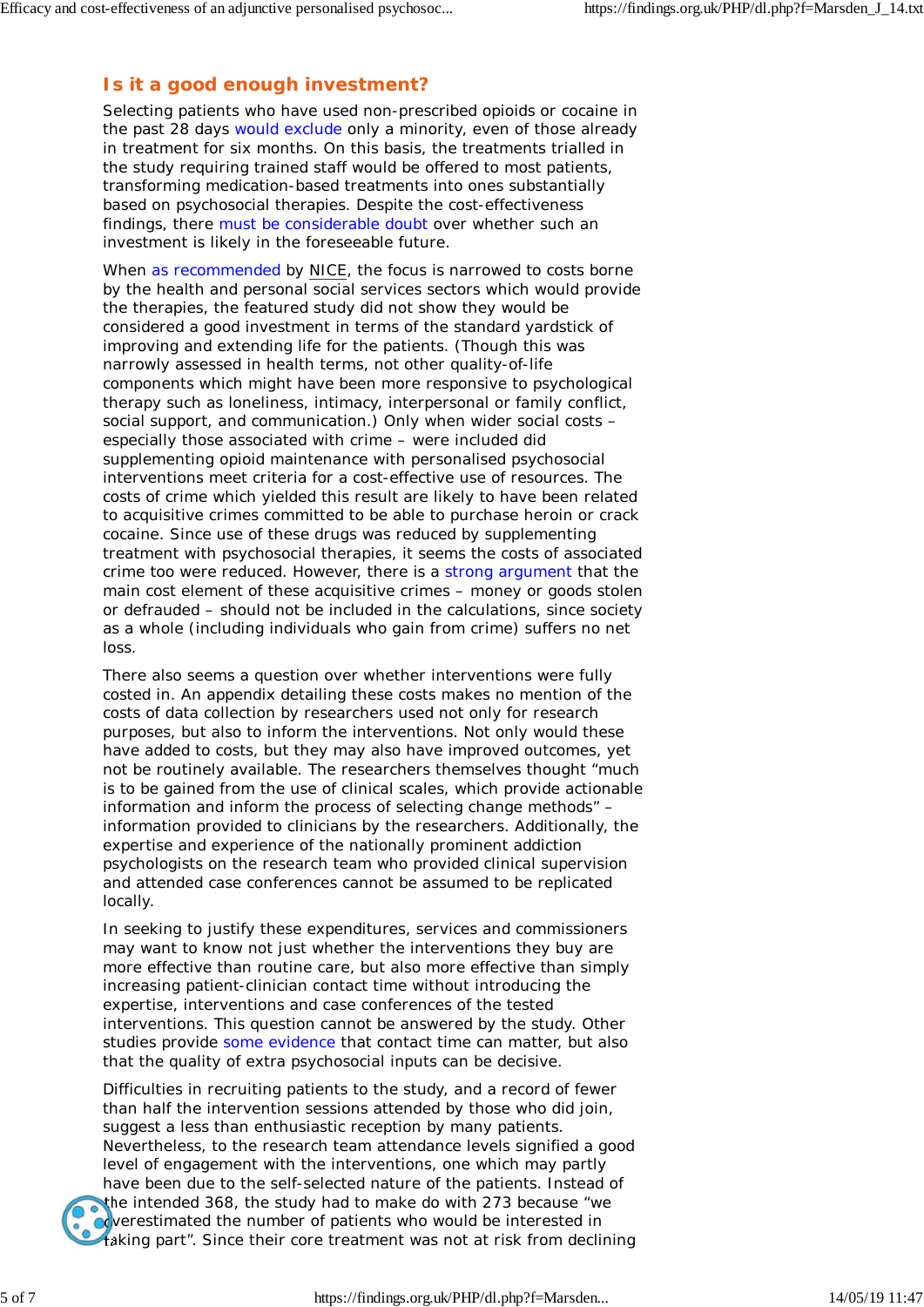to join the study, it seems possible that patients particularly interested in engaging in the interventions or controlling their 'on-top' substance use joined, perhaps not typical of those still using heroin or cocaine. In some treatment settings, excluding suicidal patients, those with unresolved medical conditions, or those facing a possible spell in prison, would exclude an appreciable portion of the caseload. Had the interventions been routinely applied across the full range of the still-using caseload, the results might not have differed.

If the patients were selected, so too was the single clinic at which the study was conducted, a community clinic associated with the UK's leading clinical and research addictions centre at King's College London. When an attempt was made to trial cognitive-behavioural therapy at a broader cross-section of English methadone clinics, it foundered partly because the services were overstretched and understaffed and suffered from high staff turnover. Very few staff had been trained in psychological interventions and sometimes even basic individual client keyworking was extremely limited. Just 60 of 369 eligible patients joined the study and typically they attended just four of the 24 extra therapy sessions on offer. Difficulties in engaging clients in the study were attributed partly to a low level of psychological interventions in services, which in turn led to low expectations of clients engaging with these interventions. Worryingly, the researchers discerned a "nihilistic view of psychological intervention and clients' capacity for change among some staff". Despite implementation problems, this randomised trial study did find that cognitive-behavioural therapy was associated with reductions in the severity of addiction and heroin use and improved compliance with prescribed methadone, though none of the findings were statistically significant, so chance fluctuations could not be ruled out.

A commentary on the featured study raised the issue of whether average medication doses higher than those in the study might have left less scope for extra therapy to further reduce heroin and cocaine use. Recommended methadone and buprenorphine dose ranges in the UK are respectively 60–120 mg and 12–16 mg a day, though some patients will need more. In the featured study doses of methadone averaged around 57 mg and of buprenorphine 11.5 mg, both slightly lower than the recommended minimum, meaning many patients must have been prescribed less than recommended.

## **Guidelines insist on psychosocial support**

Notwithstanding patchy evidential support, in many treatment systems across the world psychosocial support is considered indispensable for opioid-addicted patients prescribed heroin substitutes like methadone and buprenorphine. Guidelines insist that "psychosocial interventions are … a crucial part" of opioid substitution treatment, and regular counselling may be required by the regulations governing the programmes. In their title (*Guidelines for the psychosocially assisted pharmacological treatment of opioid dependence*), World Health Organization guidelines integrally partner the medication component of the treatment of opioid dependence with what the text recommends should be "comprehensive psychosocial support to every patient". Published in 2017, the UK's own clinical quidelines on treatment for substance use problems also insist that in opioid substitute prescribing programmes, "optimal behaviour change is unlikely without a good therapeutic alliance and suitable psychosocial interventions" and that "Treatment for drug misuse